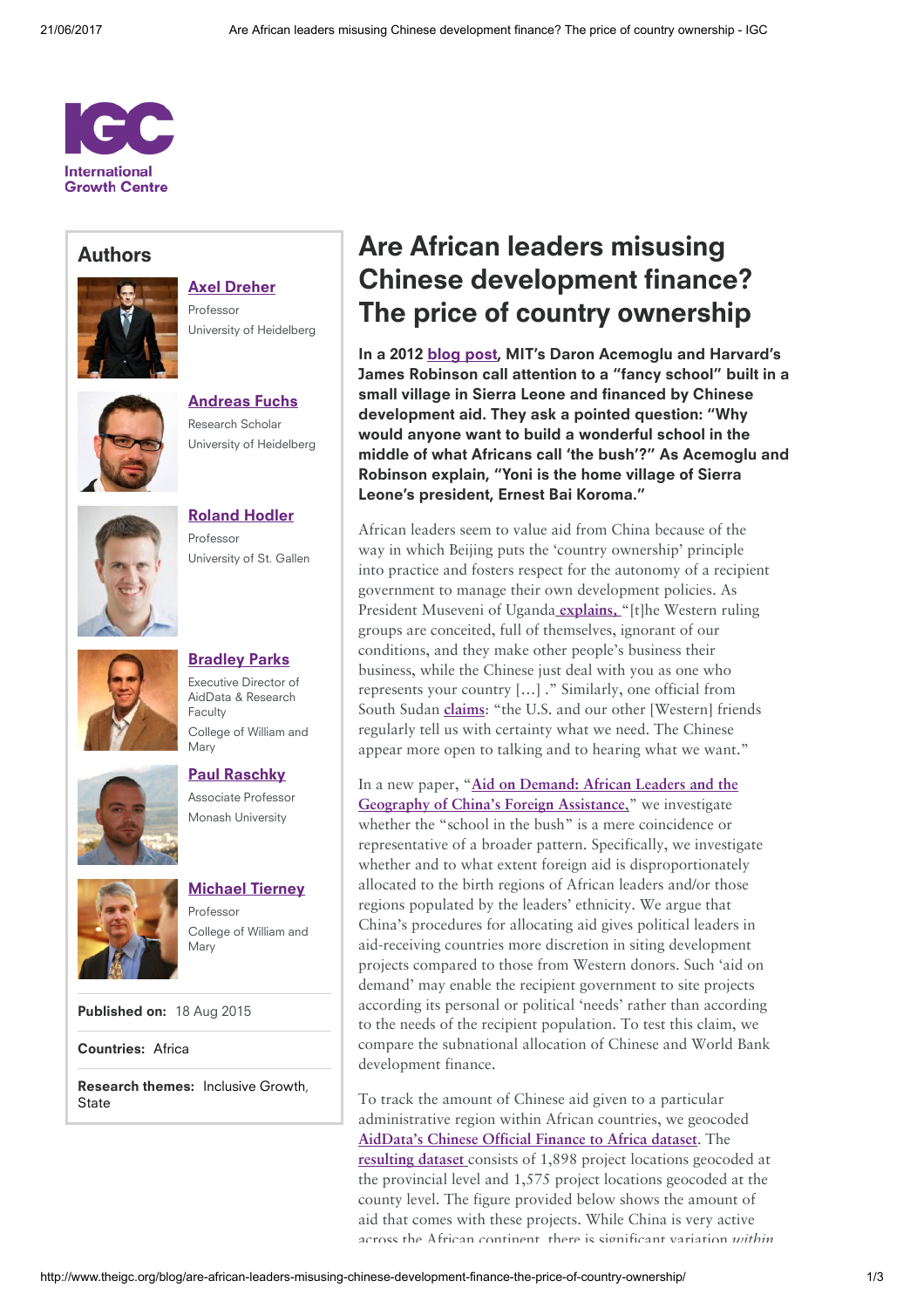across the African continent, there is significant variation within as well as across countries — a difference that most previous research does not track.



Figure: Value of Chinese aid projects per subnational unit in Africa (total value in million 2009 US\$, 2000-2011, first subnational administrative level)

Our empirical results demonstrate that a disproportionate share of Chinese official financing goes to the birth regions of African leaders. This is true even after we control for a large number of other factors that might affect the location of a project. Specifically, our results indicate that the average African leader's birth region receives nearly four times as much (270% more) financial support from China during the period of time when he or she is in power. We found no evidence of similar preferential treatment in regions which were populated by large numbers of the leader's ethnic group.

Of course, these findings beg the question: Does aid from 'traditional' donors suffer from the same type of subnational targeting bias? To address this question, we replicate the same analysis with data from the [World](http://aiddata.org/blog/a-5-minute-dive-into-our-new-geocoded-world-bank-data) Bank, one of the largest sources of development finance in Africa and the only other 'traditional', Western donor for which subnational data are available for the entire African continent over the time period our study covers (2000-2011). We did not expect World Bank aid to be as vulnerable to politically-motivated targeting of project locations because the Bank grants less discretion to recipient governments and evaluates proposed projects using rigorous analysis designed to minimize the risk of "failure." Empirically, we do not find a pattern of politically-driven resource allocation for World Bank development projects. World Bank projects are no more or less likely to end up in the home province of the President than any other province in the country.

Our statistical analysis suggests that Acemoglu and Robinson's "school in the bush" story is not a mere coincidence. Chinese aid seems particularly vulnerable to political misuse because of Beijing's non-interference policy and the manner in which the 'country ownership' principle is implemented. Therefore, while China's 'on demand' approach to foreign assistance may be motivated by good intentions, it increases the risk that external